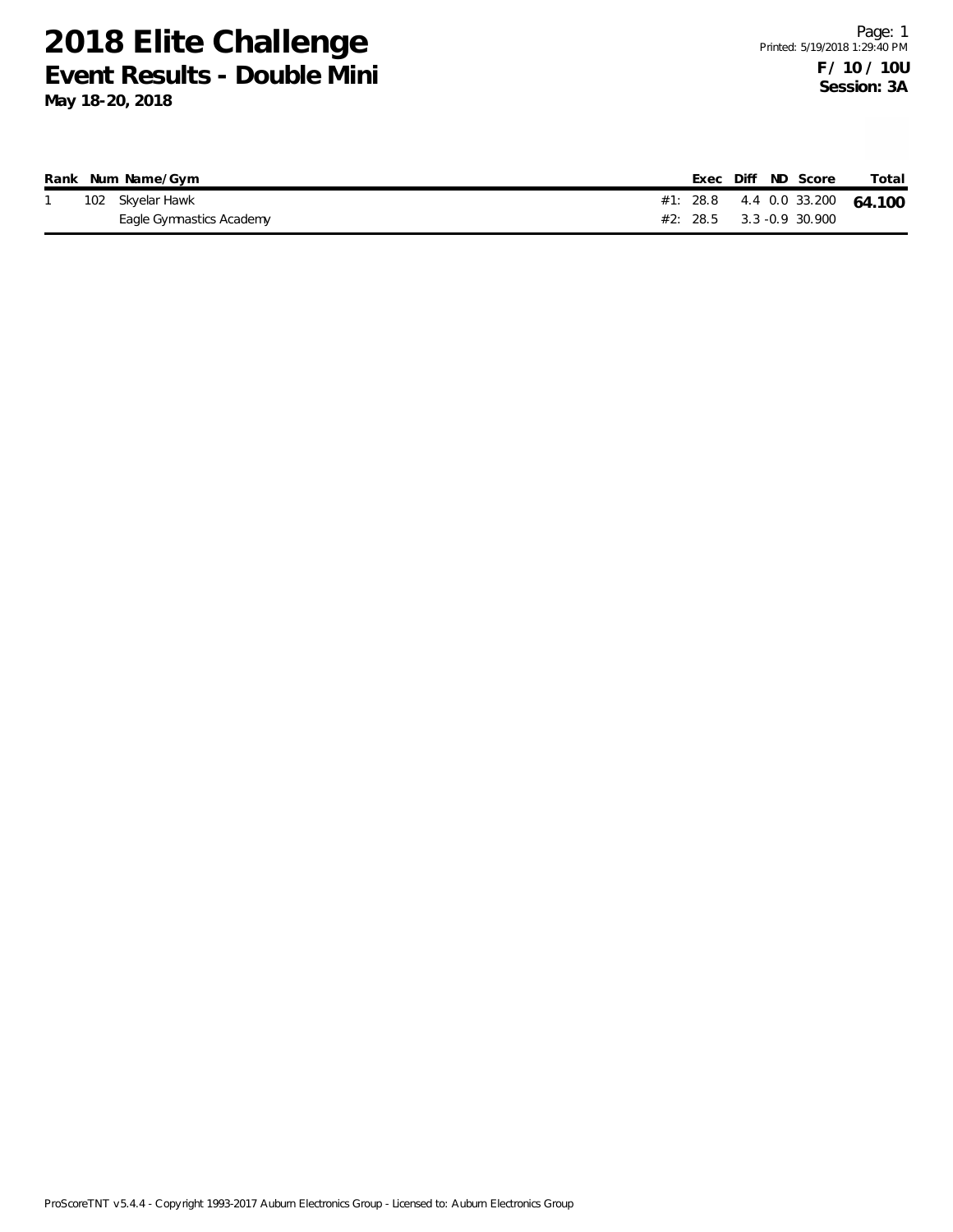| Rank |     | Num Name/Gym                                     | Exec                 | Diff | ND Score                                       | Total  |
|------|-----|--------------------------------------------------|----------------------|------|------------------------------------------------|--------|
|      | 116 | Rosalie Thongphay<br>Scottsdale Gymnastics       | #1: 27.8<br>#2: 28.2 |      | 4.4 $\frac{1}{2}$ 32.200<br>$3.5$ $-.$ 31.700  | 63.900 |
| 2    | 187 | Logan McCoy<br>Elite Trampoline Academy          | #1: 28.5<br>#2: 29.3 |      | $3.3$ $_{-1}$ 31.800<br>$2.7$ $_{\sim}$ 32.000 | 63.800 |
| 3    | 103 | Skyla Johnson<br>All American Gymnastics         | #1: 28.0<br>#2: 28.3 |      | $3.1 - 0.3$ 30.800<br>3.3 . 31.600             | 62.400 |
| 4    | 175 | Ava Dehanes<br>Elite Trampoline Academy          | #1: 28.2<br>#2: 28.5 |      | $2.7$ $_{\sim}$ 30.900<br>2.9 . 31.400         | 62.300 |
| 5    | 178 | Leah Garafalo<br>Garden State Trampoline Academy | #1: 27.8<br>#2: 27.9 |      | $3.1$ $_{-1}$ 30.900<br>$3.3$ $_{\sim}$ 31.200 | 62.100 |
| 6    | 141 | Ava Huss<br>Air Sports                           | #1: 28.1<br>#2: 27.3 |      | $2.7$ $_{\sim}$ 30.800<br>$3.1$ $-.$ 30.400    | 61.200 |
|      | 278 | Mia Shafer<br>Fox Valley T & T                   | #1: 27.9<br>#2: 27.9 |      | $3.3$ $_{-1}$ $31.200$<br>$1.8 - 3.3$ 26.400   | 57.600 |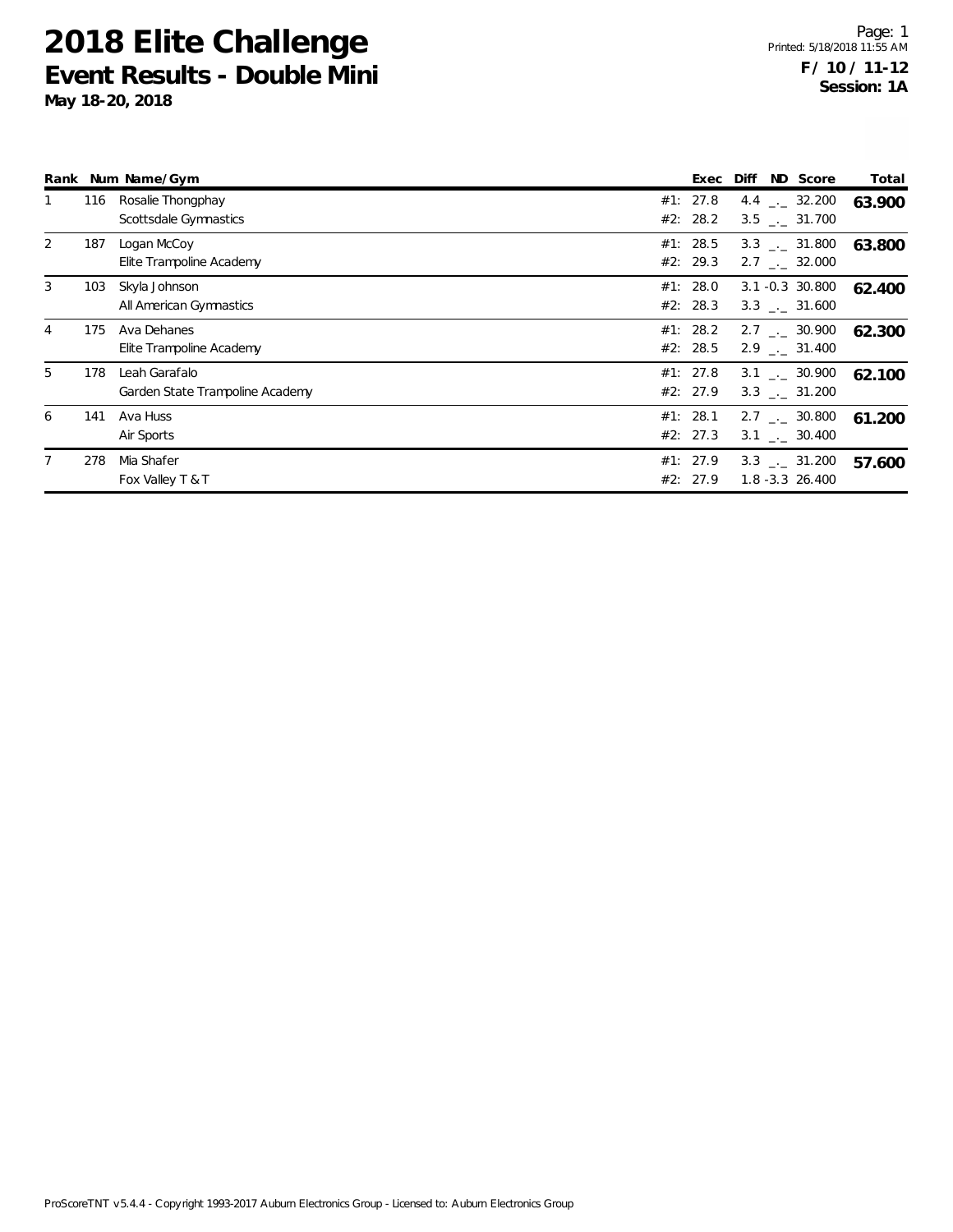|     | Rank Num Name/Gym               |  |  | Exec Diff ND Score                       | Total                          |
|-----|---------------------------------|--|--|------------------------------------------|--------------------------------|
|     | 186 Reilly Lichtman             |  |  |                                          | #1: 27.9 3.3 $-$ 31.200 60.700 |
|     | Garden State Trampoline Academy |  |  | $#2: 27.1 \qquad 3.3 -0.9 \qquad 29.500$ |                                |
| 191 | Maxx Smithlin                   |  |  | $#1: 25.1 3.2 -0.3 28.000$               | 58.000                         |
|     | Seattle Gymnastics-Ballard      |  |  | #2: 26.9 3.1 . 30.000                    |                                |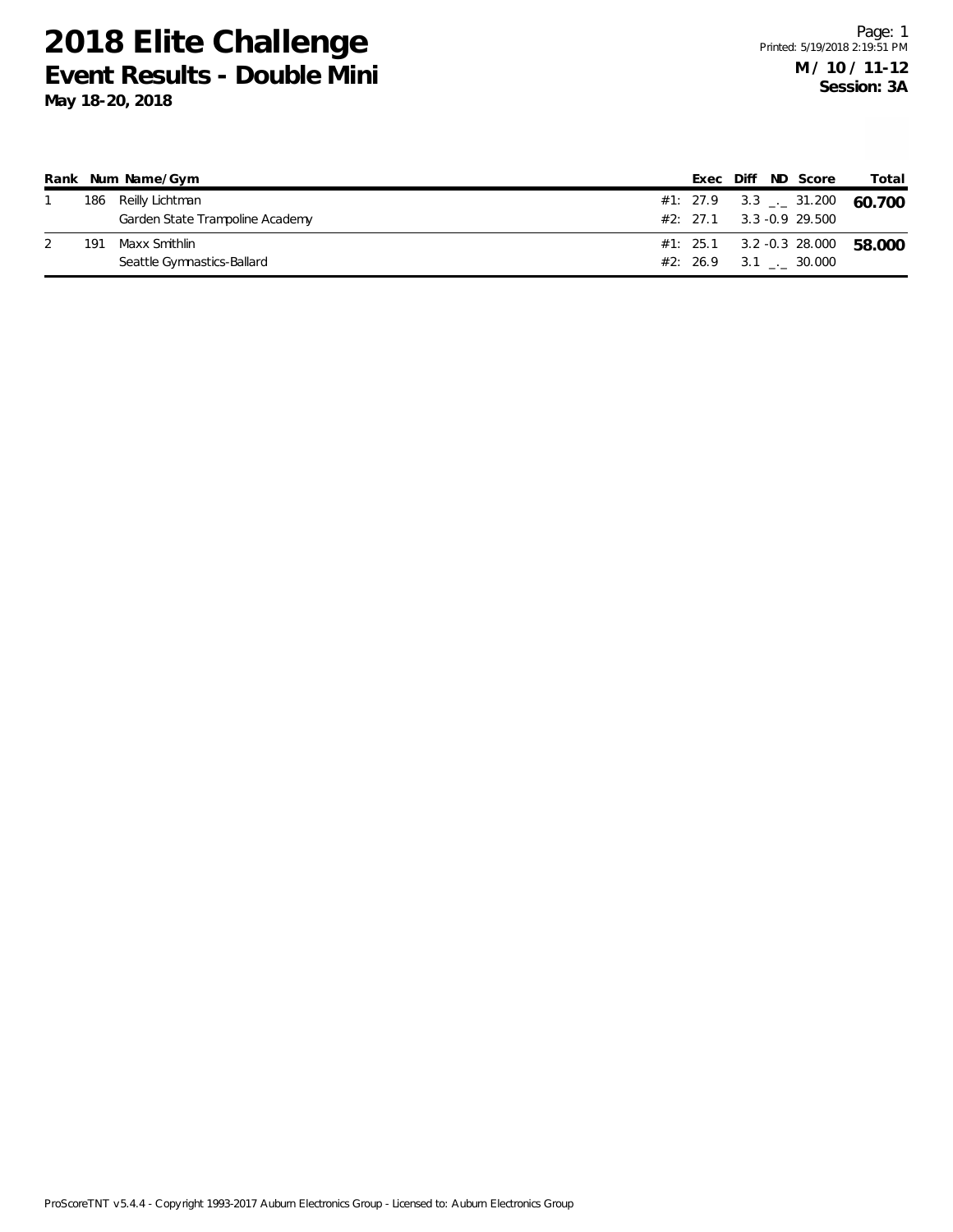| 257<br>Josie Bain<br>28.1<br>3.5 0.0 31.600<br>#1:<br>1<br>64.000<br>28.8<br>3.9 - 0.3 32.400<br>North Valley Gymnastics<br>#2:<br>2<br>156<br>Caroline Walker<br>28.5<br>#1:<br>3.3 0.0 31.800<br>63.800<br>#2:<br>28.8<br>3.2 0.0 32.000<br>Eagle Gymnastics Academy<br>3<br>28.2<br>176<br>Rachael DeSimone<br>#1:<br>3.3 0.0 31.500<br>63.100<br>Garden State Trampoline Academy<br>#2:<br>28.3<br>3.3 0.0 31.600<br>Kailyn Brzozowski<br>28.8<br>3.2 - 0.9 31.100<br>173<br>#1:<br>4<br>62.200<br>Champions Westlake<br>28.7<br>#2:<br>$3.3 - 0.9$ 31.100<br>5<br>27.4<br>130<br><b>Brinn Durocher</b><br>3.1 0.0 30.500<br>#1:<br>62.100<br>#2:<br>28.3<br>Aspire Kids Sports Center<br>3.3 0.0 31.600<br>6<br>144<br>Olivia Lanham<br>#1: 27.4<br>2.7 0.0 30.100<br>61.900<br>Let It Shine Gymnastics<br>#2: 27.4<br>4.4 0.0 31.800<br>$\overline{7}$<br>28.2<br>3.3 0.0 31.500<br>181<br>Aamirah Hayes<br>#1:<br>61.700<br>Merino Trampoline Gymnastics Academy<br>#2:<br>27.1<br>3.1 0.0 30.200<br>8<br>Jessica Francis<br>28.2<br>177<br>#1:<br>$3.3 -0.9$ 30.600<br>61.300<br>3T1<br>#2: 27.6<br>3.1 0.0 30.700<br>Rachel Holland<br>27.6<br>2.7 0.0 30.300<br>9T<br>137<br>#1:<br>61.100<br>West Texas Trampoline & Tumbling Explosi<br>#2: 27.9<br>2.9 0.0 30.800<br>27.7<br>171<br>Tanna Andersen<br>#1:<br>2.9<br>$0.0$ 30.600<br>10T<br>61.100<br>Wasatch T&T<br>27.8<br>2.7 0.0 30.500<br>#2:<br>153<br>28.0<br>11T<br>Michelle Sherman<br>#1:<br>2.1 0.0 30.100<br>60.700<br>#2: 27.9<br>Elite Trampoline Academy<br>2.7 0.0 30.600<br>#1: 27.6<br>3.0 0.0 30.600<br>12T<br>182<br>Ella Henshaw<br>60.700<br>#2: 27.4<br>Merino Trampoline Gymnastics Academy<br>2.7 0.0 30.100<br>Madison Zander<br>13<br>161<br>24.5<br>4.4 -1.2 27.700<br>#1:<br>59.800<br>#2: 27.3<br>4.8 0.0 32.100<br>Let It Shine Gymnastics<br>115<br>Taty Garcia<br>29.1<br>#1:<br>3.1 0.0 32.200<br>14<br>53.600<br>World Champions Centre<br>#2:<br>20.2<br>1.2 0.0 21.400<br>Alexis Gustavson<br>#1: 19.9<br>15<br>179<br>2.0 0.0 21.900<br>53.300<br>#2: 27.3<br>Victoria Gymagic Inc.<br>4.4 -0.3 31.400<br>26.9<br>125<br>Alana Cushing<br>2.1 -0.3 28.700<br>#1:<br>16<br>51.600<br>Elite Trampoline Academy<br>#2: 27.1<br>1.8 -6.0 22.900<br>Elayna Bowe<br>1.2 0.0 21.500<br>17<br>121<br>#1:<br>20.3<br>49.000<br><b>Stars Gymnastics</b><br>#2: 25.3<br>3.1 -0.9 27.500 |  | Rank Num Name/Gym | Exec | Diff | ND Score | Total |
|--------------------------------------------------------------------------------------------------------------------------------------------------------------------------------------------------------------------------------------------------------------------------------------------------------------------------------------------------------------------------------------------------------------------------------------------------------------------------------------------------------------------------------------------------------------------------------------------------------------------------------------------------------------------------------------------------------------------------------------------------------------------------------------------------------------------------------------------------------------------------------------------------------------------------------------------------------------------------------------------------------------------------------------------------------------------------------------------------------------------------------------------------------------------------------------------------------------------------------------------------------------------------------------------------------------------------------------------------------------------------------------------------------------------------------------------------------------------------------------------------------------------------------------------------------------------------------------------------------------------------------------------------------------------------------------------------------------------------------------------------------------------------------------------------------------------------------------------------------------------------------------------------------------------------------------------------------------------------------------------------------------------------------------------------------------------------------------------------------------------------------------------------------------------------------------------------------------------------------------------------------------------------------------------------------------------------------------------------------------------------------|--|-------------------|------|------|----------|-------|
|                                                                                                                                                                                                                                                                                                                                                                                                                                                                                                                                                                                                                                                                                                                                                                                                                                                                                                                                                                                                                                                                                                                                                                                                                                                                                                                                                                                                                                                                                                                                                                                                                                                                                                                                                                                                                                                                                                                                                                                                                                                                                                                                                                                                                                                                                                                                                                                |  |                   |      |      |          |       |
|                                                                                                                                                                                                                                                                                                                                                                                                                                                                                                                                                                                                                                                                                                                                                                                                                                                                                                                                                                                                                                                                                                                                                                                                                                                                                                                                                                                                                                                                                                                                                                                                                                                                                                                                                                                                                                                                                                                                                                                                                                                                                                                                                                                                                                                                                                                                                                                |  |                   |      |      |          |       |
|                                                                                                                                                                                                                                                                                                                                                                                                                                                                                                                                                                                                                                                                                                                                                                                                                                                                                                                                                                                                                                                                                                                                                                                                                                                                                                                                                                                                                                                                                                                                                                                                                                                                                                                                                                                                                                                                                                                                                                                                                                                                                                                                                                                                                                                                                                                                                                                |  |                   |      |      |          |       |
|                                                                                                                                                                                                                                                                                                                                                                                                                                                                                                                                                                                                                                                                                                                                                                                                                                                                                                                                                                                                                                                                                                                                                                                                                                                                                                                                                                                                                                                                                                                                                                                                                                                                                                                                                                                                                                                                                                                                                                                                                                                                                                                                                                                                                                                                                                                                                                                |  |                   |      |      |          |       |
|                                                                                                                                                                                                                                                                                                                                                                                                                                                                                                                                                                                                                                                                                                                                                                                                                                                                                                                                                                                                                                                                                                                                                                                                                                                                                                                                                                                                                                                                                                                                                                                                                                                                                                                                                                                                                                                                                                                                                                                                                                                                                                                                                                                                                                                                                                                                                                                |  |                   |      |      |          |       |
|                                                                                                                                                                                                                                                                                                                                                                                                                                                                                                                                                                                                                                                                                                                                                                                                                                                                                                                                                                                                                                                                                                                                                                                                                                                                                                                                                                                                                                                                                                                                                                                                                                                                                                                                                                                                                                                                                                                                                                                                                                                                                                                                                                                                                                                                                                                                                                                |  |                   |      |      |          |       |
|                                                                                                                                                                                                                                                                                                                                                                                                                                                                                                                                                                                                                                                                                                                                                                                                                                                                                                                                                                                                                                                                                                                                                                                                                                                                                                                                                                                                                                                                                                                                                                                                                                                                                                                                                                                                                                                                                                                                                                                                                                                                                                                                                                                                                                                                                                                                                                                |  |                   |      |      |          |       |
|                                                                                                                                                                                                                                                                                                                                                                                                                                                                                                                                                                                                                                                                                                                                                                                                                                                                                                                                                                                                                                                                                                                                                                                                                                                                                                                                                                                                                                                                                                                                                                                                                                                                                                                                                                                                                                                                                                                                                                                                                                                                                                                                                                                                                                                                                                                                                                                |  |                   |      |      |          |       |
|                                                                                                                                                                                                                                                                                                                                                                                                                                                                                                                                                                                                                                                                                                                                                                                                                                                                                                                                                                                                                                                                                                                                                                                                                                                                                                                                                                                                                                                                                                                                                                                                                                                                                                                                                                                                                                                                                                                                                                                                                                                                                                                                                                                                                                                                                                                                                                                |  |                   |      |      |          |       |
|                                                                                                                                                                                                                                                                                                                                                                                                                                                                                                                                                                                                                                                                                                                                                                                                                                                                                                                                                                                                                                                                                                                                                                                                                                                                                                                                                                                                                                                                                                                                                                                                                                                                                                                                                                                                                                                                                                                                                                                                                                                                                                                                                                                                                                                                                                                                                                                |  |                   |      |      |          |       |
|                                                                                                                                                                                                                                                                                                                                                                                                                                                                                                                                                                                                                                                                                                                                                                                                                                                                                                                                                                                                                                                                                                                                                                                                                                                                                                                                                                                                                                                                                                                                                                                                                                                                                                                                                                                                                                                                                                                                                                                                                                                                                                                                                                                                                                                                                                                                                                                |  |                   |      |      |          |       |
|                                                                                                                                                                                                                                                                                                                                                                                                                                                                                                                                                                                                                                                                                                                                                                                                                                                                                                                                                                                                                                                                                                                                                                                                                                                                                                                                                                                                                                                                                                                                                                                                                                                                                                                                                                                                                                                                                                                                                                                                                                                                                                                                                                                                                                                                                                                                                                                |  |                   |      |      |          |       |
|                                                                                                                                                                                                                                                                                                                                                                                                                                                                                                                                                                                                                                                                                                                                                                                                                                                                                                                                                                                                                                                                                                                                                                                                                                                                                                                                                                                                                                                                                                                                                                                                                                                                                                                                                                                                                                                                                                                                                                                                                                                                                                                                                                                                                                                                                                                                                                                |  |                   |      |      |          |       |
|                                                                                                                                                                                                                                                                                                                                                                                                                                                                                                                                                                                                                                                                                                                                                                                                                                                                                                                                                                                                                                                                                                                                                                                                                                                                                                                                                                                                                                                                                                                                                                                                                                                                                                                                                                                                                                                                                                                                                                                                                                                                                                                                                                                                                                                                                                                                                                                |  |                   |      |      |          |       |
|                                                                                                                                                                                                                                                                                                                                                                                                                                                                                                                                                                                                                                                                                                                                                                                                                                                                                                                                                                                                                                                                                                                                                                                                                                                                                                                                                                                                                                                                                                                                                                                                                                                                                                                                                                                                                                                                                                                                                                                                                                                                                                                                                                                                                                                                                                                                                                                |  |                   |      |      |          |       |
|                                                                                                                                                                                                                                                                                                                                                                                                                                                                                                                                                                                                                                                                                                                                                                                                                                                                                                                                                                                                                                                                                                                                                                                                                                                                                                                                                                                                                                                                                                                                                                                                                                                                                                                                                                                                                                                                                                                                                                                                                                                                                                                                                                                                                                                                                                                                                                                |  |                   |      |      |          |       |
|                                                                                                                                                                                                                                                                                                                                                                                                                                                                                                                                                                                                                                                                                                                                                                                                                                                                                                                                                                                                                                                                                                                                                                                                                                                                                                                                                                                                                                                                                                                                                                                                                                                                                                                                                                                                                                                                                                                                                                                                                                                                                                                                                                                                                                                                                                                                                                                |  |                   |      |      |          |       |
|                                                                                                                                                                                                                                                                                                                                                                                                                                                                                                                                                                                                                                                                                                                                                                                                                                                                                                                                                                                                                                                                                                                                                                                                                                                                                                                                                                                                                                                                                                                                                                                                                                                                                                                                                                                                                                                                                                                                                                                                                                                                                                                                                                                                                                                                                                                                                                                |  |                   |      |      |          |       |
|                                                                                                                                                                                                                                                                                                                                                                                                                                                                                                                                                                                                                                                                                                                                                                                                                                                                                                                                                                                                                                                                                                                                                                                                                                                                                                                                                                                                                                                                                                                                                                                                                                                                                                                                                                                                                                                                                                                                                                                                                                                                                                                                                                                                                                                                                                                                                                                |  |                   |      |      |          |       |
|                                                                                                                                                                                                                                                                                                                                                                                                                                                                                                                                                                                                                                                                                                                                                                                                                                                                                                                                                                                                                                                                                                                                                                                                                                                                                                                                                                                                                                                                                                                                                                                                                                                                                                                                                                                                                                                                                                                                                                                                                                                                                                                                                                                                                                                                                                                                                                                |  |                   |      |      |          |       |
|                                                                                                                                                                                                                                                                                                                                                                                                                                                                                                                                                                                                                                                                                                                                                                                                                                                                                                                                                                                                                                                                                                                                                                                                                                                                                                                                                                                                                                                                                                                                                                                                                                                                                                                                                                                                                                                                                                                                                                                                                                                                                                                                                                                                                                                                                                                                                                                |  |                   |      |      |          |       |
|                                                                                                                                                                                                                                                                                                                                                                                                                                                                                                                                                                                                                                                                                                                                                                                                                                                                                                                                                                                                                                                                                                                                                                                                                                                                                                                                                                                                                                                                                                                                                                                                                                                                                                                                                                                                                                                                                                                                                                                                                                                                                                                                                                                                                                                                                                                                                                                |  |                   |      |      |          |       |
|                                                                                                                                                                                                                                                                                                                                                                                                                                                                                                                                                                                                                                                                                                                                                                                                                                                                                                                                                                                                                                                                                                                                                                                                                                                                                                                                                                                                                                                                                                                                                                                                                                                                                                                                                                                                                                                                                                                                                                                                                                                                                                                                                                                                                                                                                                                                                                                |  |                   |      |      |          |       |
|                                                                                                                                                                                                                                                                                                                                                                                                                                                                                                                                                                                                                                                                                                                                                                                                                                                                                                                                                                                                                                                                                                                                                                                                                                                                                                                                                                                                                                                                                                                                                                                                                                                                                                                                                                                                                                                                                                                                                                                                                                                                                                                                                                                                                                                                                                                                                                                |  |                   |      |      |          |       |
|                                                                                                                                                                                                                                                                                                                                                                                                                                                                                                                                                                                                                                                                                                                                                                                                                                                                                                                                                                                                                                                                                                                                                                                                                                                                                                                                                                                                                                                                                                                                                                                                                                                                                                                                                                                                                                                                                                                                                                                                                                                                                                                                                                                                                                                                                                                                                                                |  |                   |      |      |          |       |
|                                                                                                                                                                                                                                                                                                                                                                                                                                                                                                                                                                                                                                                                                                                                                                                                                                                                                                                                                                                                                                                                                                                                                                                                                                                                                                                                                                                                                                                                                                                                                                                                                                                                                                                                                                                                                                                                                                                                                                                                                                                                                                                                                                                                                                                                                                                                                                                |  |                   |      |      |          |       |
|                                                                                                                                                                                                                                                                                                                                                                                                                                                                                                                                                                                                                                                                                                                                                                                                                                                                                                                                                                                                                                                                                                                                                                                                                                                                                                                                                                                                                                                                                                                                                                                                                                                                                                                                                                                                                                                                                                                                                                                                                                                                                                                                                                                                                                                                                                                                                                                |  |                   |      |      |          |       |
|                                                                                                                                                                                                                                                                                                                                                                                                                                                                                                                                                                                                                                                                                                                                                                                                                                                                                                                                                                                                                                                                                                                                                                                                                                                                                                                                                                                                                                                                                                                                                                                                                                                                                                                                                                                                                                                                                                                                                                                                                                                                                                                                                                                                                                                                                                                                                                                |  |                   |      |      |          |       |
|                                                                                                                                                                                                                                                                                                                                                                                                                                                                                                                                                                                                                                                                                                                                                                                                                                                                                                                                                                                                                                                                                                                                                                                                                                                                                                                                                                                                                                                                                                                                                                                                                                                                                                                                                                                                                                                                                                                                                                                                                                                                                                                                                                                                                                                                                                                                                                                |  |                   |      |      |          |       |
|                                                                                                                                                                                                                                                                                                                                                                                                                                                                                                                                                                                                                                                                                                                                                                                                                                                                                                                                                                                                                                                                                                                                                                                                                                                                                                                                                                                                                                                                                                                                                                                                                                                                                                                                                                                                                                                                                                                                                                                                                                                                                                                                                                                                                                                                                                                                                                                |  |                   |      |      |          |       |
|                                                                                                                                                                                                                                                                                                                                                                                                                                                                                                                                                                                                                                                                                                                                                                                                                                                                                                                                                                                                                                                                                                                                                                                                                                                                                                                                                                                                                                                                                                                                                                                                                                                                                                                                                                                                                                                                                                                                                                                                                                                                                                                                                                                                                                                                                                                                                                                |  |                   |      |      |          |       |
|                                                                                                                                                                                                                                                                                                                                                                                                                                                                                                                                                                                                                                                                                                                                                                                                                                                                                                                                                                                                                                                                                                                                                                                                                                                                                                                                                                                                                                                                                                                                                                                                                                                                                                                                                                                                                                                                                                                                                                                                                                                                                                                                                                                                                                                                                                                                                                                |  |                   |      |      |          |       |
|                                                                                                                                                                                                                                                                                                                                                                                                                                                                                                                                                                                                                                                                                                                                                                                                                                                                                                                                                                                                                                                                                                                                                                                                                                                                                                                                                                                                                                                                                                                                                                                                                                                                                                                                                                                                                                                                                                                                                                                                                                                                                                                                                                                                                                                                                                                                                                                |  |                   |      |      |          |       |
|                                                                                                                                                                                                                                                                                                                                                                                                                                                                                                                                                                                                                                                                                                                                                                                                                                                                                                                                                                                                                                                                                                                                                                                                                                                                                                                                                                                                                                                                                                                                                                                                                                                                                                                                                                                                                                                                                                                                                                                                                                                                                                                                                                                                                                                                                                                                                                                |  |                   |      |      |          |       |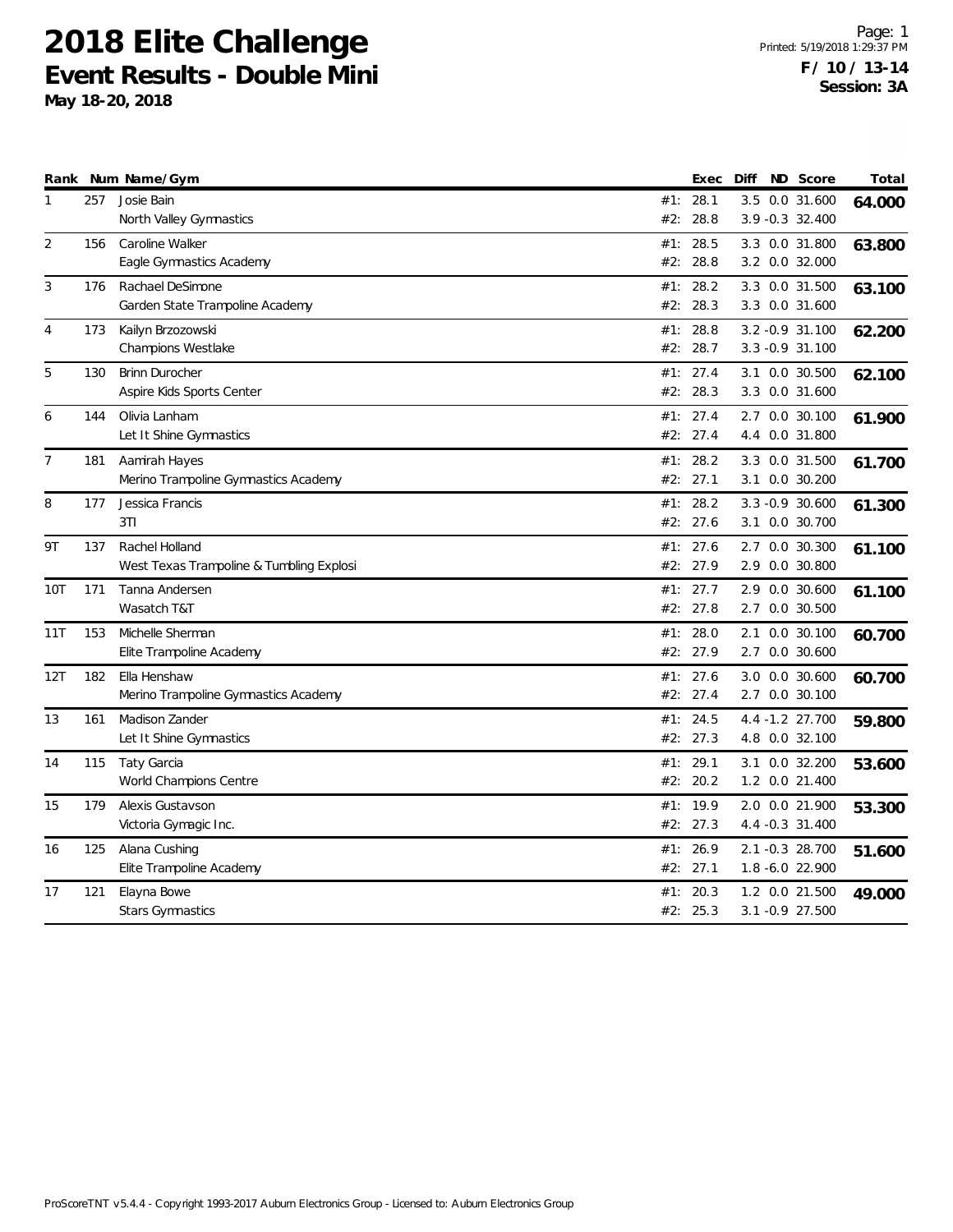|   |     | Rank Num Name/Gym                                     |            | Exec                 | ND Score<br>Diff                            | Total  |
|---|-----|-------------------------------------------------------|------------|----------------------|---------------------------------------------|--------|
|   | 172 | Carter Black<br>North Valley Gymnastics               | #1:        | 28.5<br>#2: 27.9     | $5.2 -0.3$ 33.400<br>4.8 . 32.700           | 66.100 |
| 2 | 127 | Rowan Deakin<br>World Elite                           |            | #1: 28.2<br>#2: 28.8 | $2.9$ $_{\sim}$ 31.100<br>4.4 . 33.200      | 64.300 |
| 3 | 180 | Zachary Halter<br>Seattle Gymnastics-Ballard          |            | #1: 27.9<br>#2: 28.0 | $3.2 -0.3$ 30.800<br>$3.4$ $_{\sim}$ 31.400 | 62.200 |
| 4 | 193 | Thomas Watson<br>Merino Trampoline Gymnastics Academy |            | #1: 27.5<br>#2: 26.9 | 4.8 -0.9 31.400<br>4.4 -0.9 30.400          | 61.800 |
| 5 | 148 | Rory O'Neil<br>Gypsy Flyers Maple Grove               |            | #1: 27.6<br>#2: 27.4 | $4.8$ $_{\sim}$ 32.400<br>2.0 -0.9 28.500   | 60.900 |
| 6 | 184 | Andrew Lamb<br>World Elite                            | #1:        | 0.0<br>#2: 28.7      | $0.0$ _._ 0.000<br>4.8 -0.3 33.200          | 33.200 |
|   | 185 | Jack Ledford<br><b>MJM Studios</b>                    | #1:<br>#2: | 0.0<br>0.0           | $0.0$ _ $-$<br>0.000<br>$0.0$ _ 0.000       | 0.000  |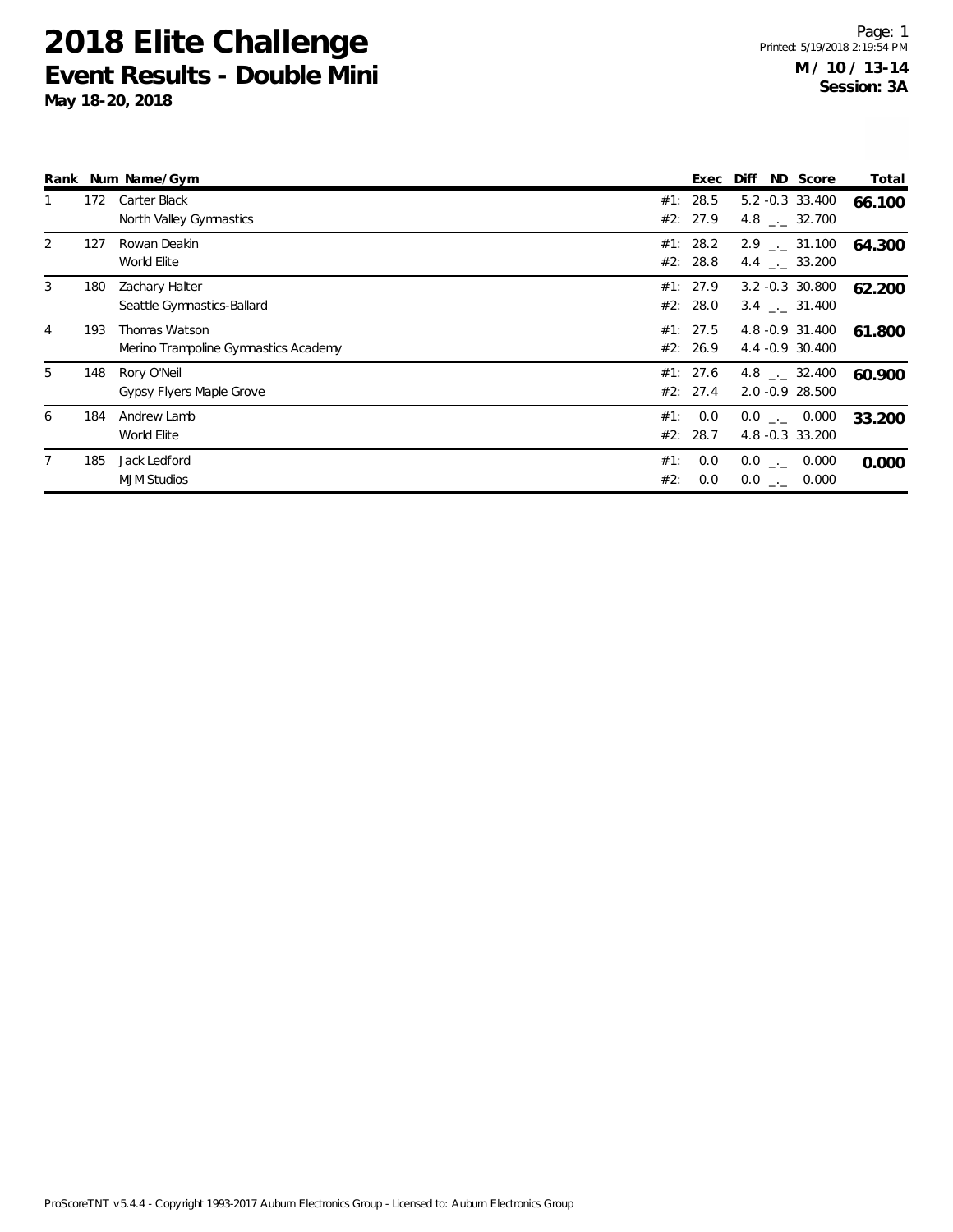|    |     | Rank Num Name/Gym               | Exec       |  | Diff ND Score                  | Total  |
|----|-----|---------------------------------|------------|--|--------------------------------|--------|
| 1  |     | 162 Ellie Clater                | #1: 28.9   |  | $5.2$ $_{\leftarrow}$ 34.100   | 68.100 |
|    |     | World Elite                     | #2: 29.1   |  | 5.2 -0.3 34.000                |        |
| 2T | 168 | Tarynn Van Natta                | #1: 28.2   |  | 4.4 $_{\leftarrow}$ 32.600     | 64.800 |
|    |     | <b>Integrity Athletics</b>      | #2: 28.8   |  | $3.4$ $_{\leftarrow}$ 32.200   |        |
| 3T | 163 | Erin Dirr                       | #1: 28.1   |  | 4.8 $_{\leftarrow}$ 32.900     | 64.800 |
|    |     | <b>MJM Studios</b>              | #2: 28.6   |  | $3.3$ $_{\sim}$ 31.900         |        |
| 4  | 170 | Ariana Schein                   | #1: 28.9   |  | $3.1$ $_{--}$ 32.000           | 64.600 |
|    |     | Old Pueblo Gymnastics Academy   | #2: 28.2   |  | 4.4 $\qquad$ 32.600            |        |
| 5  | 164 | Nikita Oberoi                   | #1: 28.1   |  | 4.4 0.0 32.500                 | 64.200 |
|    |     | Dulles Gymnastics Academy       | #2: 28.6   |  | $3.1$ $_{-}$ 31.700            |        |
| 6  | 151 | <b>Betty Reed</b>               | #1: 28.4   |  | $3.2$ $_{-}$ 31.600            | 63.700 |
|    |     | Seattle Gymnastics-Ballard      | #2: 28.8   |  | $3.3$ $_{\leftarrow}$ 32.100   |        |
| 7  | 101 | Emma Grace Brown                | #1: 28.7   |  | $3.1$ $_{-1}$ 31.800           | 63.100 |
|    |     | Gym-Kat Sports Center           | #2: 28.0   |  | $3.3$ $_{\leftarrow}$ 31.300   |        |
| 8T | 122 | Brenna Busch                    | #1: $28.0$ |  | $3.6$ _ $-31.600$              | 62.700 |
|    |     | Gypsy Flyers Maple Grove        | #2: 28.1   |  | $3.0$ _ $-31.100$              |        |
| 9T | 167 | Kimberly Tipton                 | #1: 27.7   |  | $3.3$ $_{\leftarrow -}$ 31.000 | 62.700 |
|    |     | Victoria Gymagic Inc.           | #2: 28.2   |  | 4.4 - 0.9 31.700               |        |
| 10 | 139 | Alexandra Holmen                | #1: 28.5   |  | 3.1 0.0 31.600                 | 62.200 |
|    |     | Gleasons Gymnastics School      | #2: 27.6   |  | $3.0$ _ $-30.600$              |        |
| 11 | 135 | Elli Harris                     | #1: 28.6   |  | $3.0$ __ 31.600                | 62.000 |
|    |     | Ultimate Air                    | #2: 27.5   |  | 3.2 -0.3 30.400                |        |
| 12 | 128 | Mary DesJardins                 | #1: 28.8   |  | $3.1$ $_{\leftarrow}$ 31.900   | 61.900 |
|    |     | <b>MJM Studios</b>              | #2: 27.9   |  | 3.0 -0.9 30.000                |        |
| 13 | 165 | McKenzie Petrich                | #1: 27.7   |  | 3.3 - 0.9 30.100               | 61.800 |
|    |     | Ultimate Air                    | #2: 28.1   |  | $3.6$ $_{-}$ 31.700            |        |
| 14 | 129 | Abby Dunham                     | #1: 27.9   |  | $3.1$ $_{\leftarrow}$ 31.000   | 60.900 |
|    |     | <b>Top Star Training Center</b> | #2: 27.0   |  | 3.2 -0.3 29.900                |        |
| 15 | 147 | Gloriana O'Neil                 | #1: 28.1   |  | 2.7 -0.3 30.500                | 60.800 |
|    |     | Gypsy Flyers Maple Grove        | #2: 28.2   |  | 3.0 -0.9 30.300                |        |
| 16 | 112 | Caroline Hudson                 | #1: 27.6   |  | $3.1 - 0.3$ 30.400             | 60.200 |
|    |     | Scottsdale Gymnastics           | #2: 28.0   |  | 2.7 -0.9 29.800                |        |
| 17 | 120 | Amanda Binger                   | #1: $27.8$ |  | $2.7$ $_{\leftarrow}$ 30.500   | 59.800 |
|    |     | Kansas City Trampoline Club     | #2: 27.3   |  | 2.9 -0.9 29.300                |        |
| 18 | 108 | Amanda Coes                     | #1: 25.5   |  | 3.1 -0.3 28.300                | 58.900 |
|    |     | So Cal TTC                      | #2: 27.7   |  | 3.2 -0.3 30.600                |        |
| 19 | 149 | Katherine Omo-Osagie            | #1: 27.6   |  | 1.7 -3.0 26.300                | 58.000 |
|    |     | Infinite Bounds                 | #2: 28.0   |  | $3.7$ $_{-}$ 31.700            |        |